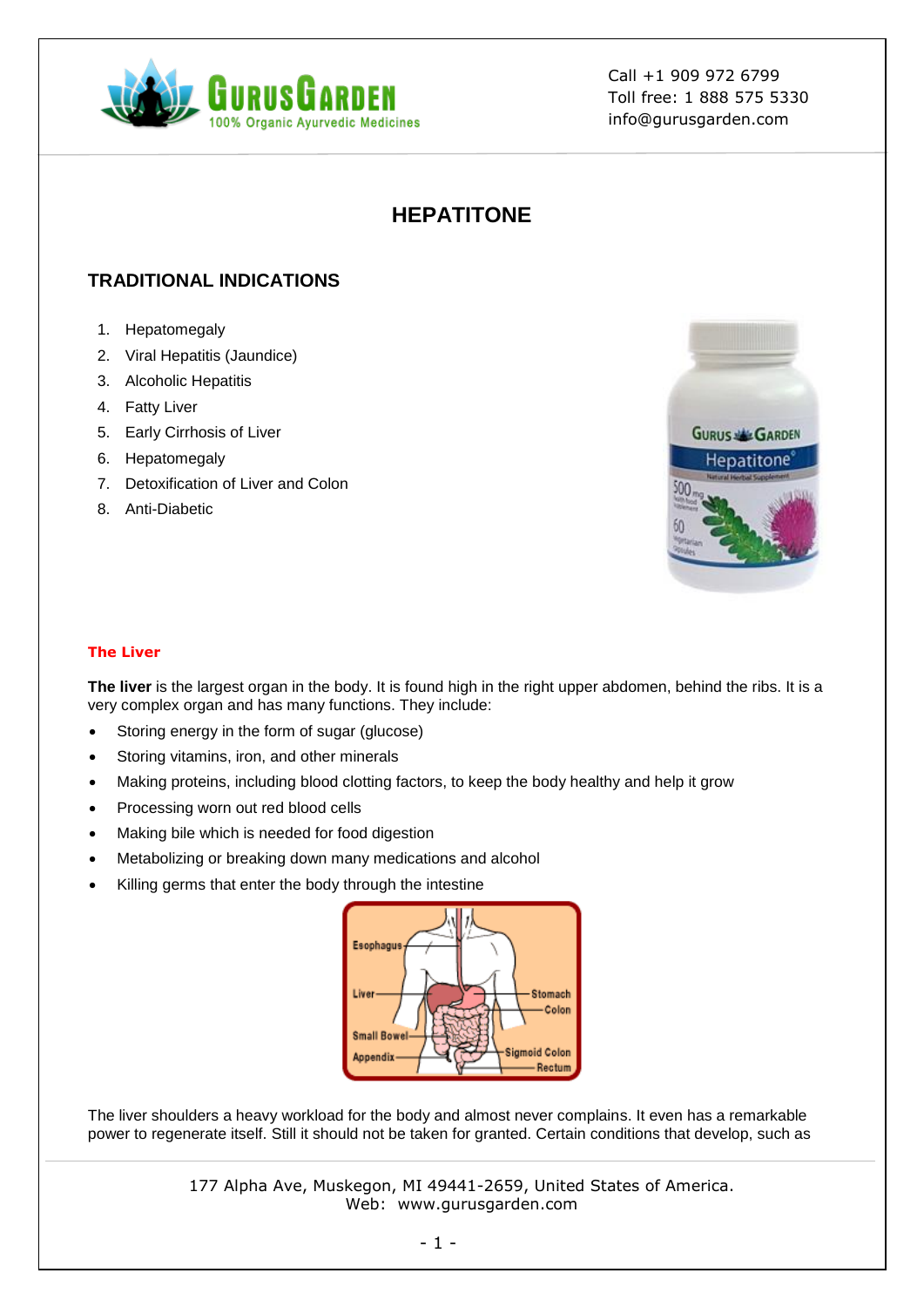

fatty liver and steatohepatitis, may be signs of liver injury that can lead to permanent liver damage.

### **Viral Hepatitis (Jaundice)**

The term viral hepatitis is usually used to describe infections caused by agents whose primary tissue tropism is the liver. To date, at least five hepatitis viruses have been recognized, and these have been named:- Hepatitis A, B, C, D and E. Acute hepatitis may also occur as part of the clinical course of a number of viral infections, including human cytomegalovirus, Epstein-Barr virus, herpes simplex virus, yellow fever virus and rubella.

The majority of infections are totally asymptomatic, but common clinical features include: anorexia, nausea, vomiting, right upper quadrant pain and raised liver enzymes AST and ALT. Jaundice is the hall mark of infection, but tends to develop late.

Hepatitis virus A and E are infected through oral route (food and drinks) and B, C, D are through parenteral route - e.g. injections, blood transfusion, sexual, tattooing, acupuncture. Hepatitis B is the only DNA genome virus particle and all others are RNA only. Hepatitis B is dangerous as it can lead to cancer of liver (hepatocellular carcinoma). Epidemic or endemic type of jaundice is caused by either A or E. One hepatitis G has been reported from the blood of a surgeon but not widely reported.

In enteric types, the viral particles multiply in the intestines and later reach liver where it enters hepatocytes and produce inflammation causing liver to swell. Mild fever could be there initially with body pain. Later develops jaundice. In parenteral types, viral particles reach blood and produce viremia with symptoms. Further enters hepatocytes to produce jaundice and later it leads to severe liver damage and even liver failure and death. Carrier state is there who are prone to spread the infection through parenteral route. Various vaccines are developed now to prevent this dreadful disease. Serum vaccines and recombinant DNA technology (yeast) HBsAg vaccines.

#### **Fatty Liver**

Fatty liver is just what its name suggests: the build-up of fat in the liver cells. Although this is not a normal condition, fat in the liver usually causes no damage by itself. However, on some occasions it can be a sign that other more harmful conditions are progressing. Fatty liver may be associated with or may lead to inflammation of the liver.



**Cause** It would seem logical that eating fatty foods would cause a fatty liver, but this is not the case. The liver does play an important role in the metabolism or breakdown of fats. Something goes wrong in this process of metabolism, but it is still not known what causes fat to build-up in the liver. It is known that fat accumulates in the liver with a number of conditions. The most common is obesity. Fatty liver is also associated with diabetes mellitus, high blood triglycerides, and the heavy use of alcohol. It may occur with certain illnesses such as tuberculosis and malnutrition, intestinal bypass surgery for obesity, excess vitamin A in the body, or the use of certain drugs such as valproic acid and corticosteroids. Sometimes fatty liver occurs as a complication of pregnancy.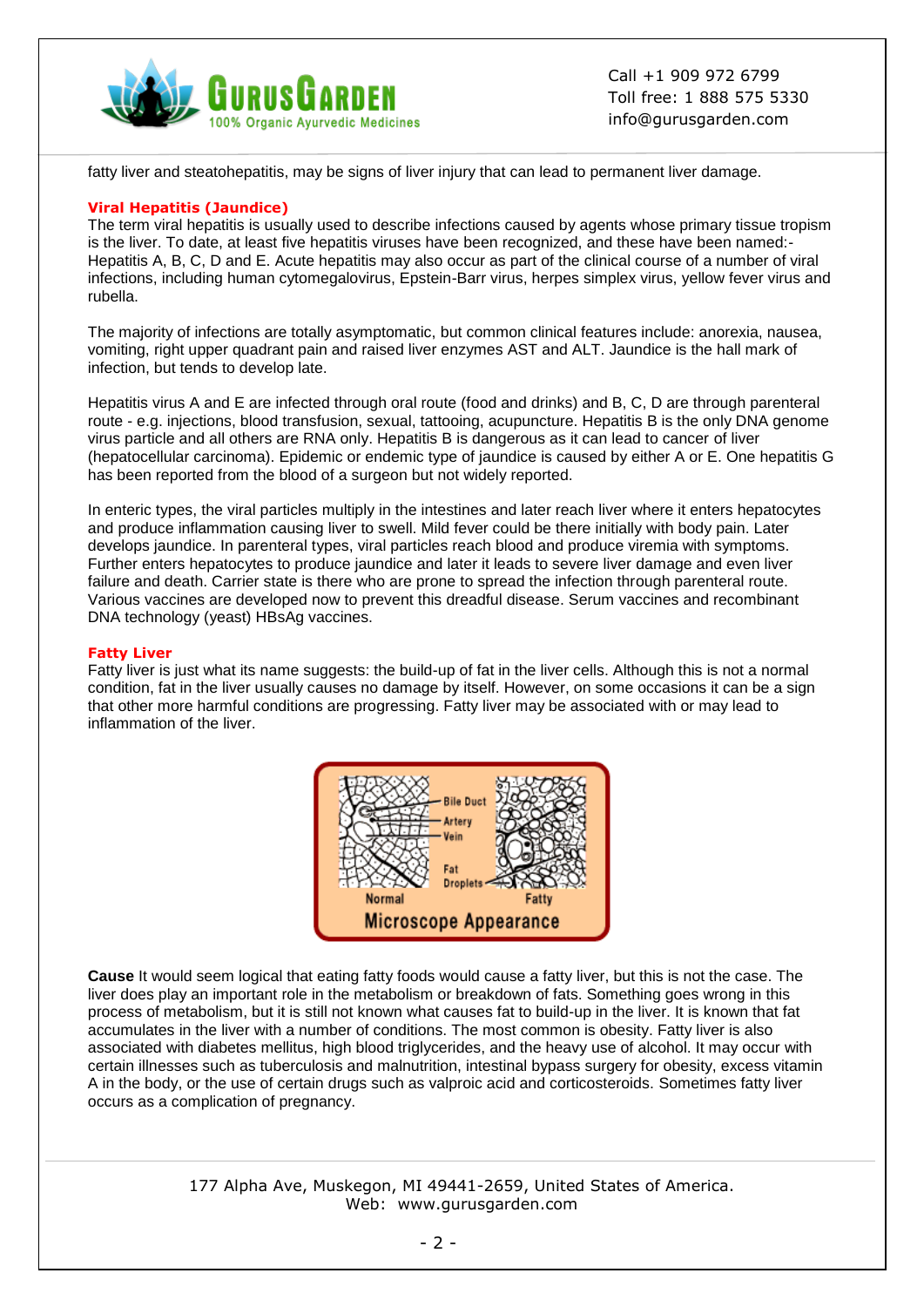

**Symptoms and Diagnosis** There are usually no symptoms that are noticeable to the patient. In fact, fatty liver is frequently uncovered during a routine physical examination. There may be a rise in certain liver enzymes found in the blood, and sometimes the liver is slightly enlarged. Fatty liver may also be discovered while the physician is evaluating a patient for other illnesses. For example, an ultrasound scan of the abdomen done for other reasons may show fat in the liver. To be certain of a diagnosis of fatty liver, the physician may recommend a liver biopsy. Under local anesthesia, a slender needle is inserted through the right lower chest. A small piece of liver tissue is taken out with the needle and examined under a microscope.

#### **Cirrhosis of liver**

When the scar tissue as a result of inflammation (hepatitis) in liver replaces normal and healthy tissue, blocking the flow of blood through this organ and preventing it from working as it should, is called Cirrhosis of liver. Cirrhosis is most commonly caused by alcoholism and hepatitis C, and was the 12th leading cause of death in the United States in 2000, killing about 26,000 people each year. Alcoholic Cirrhosis is the leading common type leading to fatal liver failure.

**Causes** Cirrhosis has many causes. In the United States, chronic alcoholism and hepatitis C are the most common ones.

**Symptoms** Many people with cirrhosis have no symptoms in the early stages of the disease. However, as scar tissue replaces healthy cells, liver function starts to fail and a person may experience the following symptoms: exhaustion, fatigue, loss of appetite, nausea, weakness, weight loss, abdominal pain, spider-like blood vessels (spider angiomas) that develop on the skin. As the disease progresses, complications may develop. In some people, these may be the first signs of the disease.

**Complications of Cirrhosis** Loss of liver function affects the body in many ways. Following are the common problems, or complications, caused by cirrhosis. Edema and ascites, Bruising and bleeding, Jaundice, Itching, Gallstones, Toxins in the blood or brain, Portal hypertension, Varices, Insulin resistance and type 2 diabetes, Liver cancer and Problems in other organs.

### **ABOUT HEPATITONE**

This Herbal supplement contains five herbs designed to help exclusively for liver diseases. Man has only one liver unlike pair of kidneys and lungs. Liver has the unique significance as the seat of metabolism and detoxification. All food, beverages and medications go to liver first after absorbed from stomach. A healthy liver function is mandatory behind a healthy wellness state.

### **DOSAGE and DIRECTIONS**



For Adults 18 yrs or older, take two (1) Capsule two times daily (every 12 hours) on empty stomach with lukewarm water.

For best results, no food should be taken 30 minutes before or after taking **Hepatitone**.

Take optimum water to enhance elimination of released toxins from the body.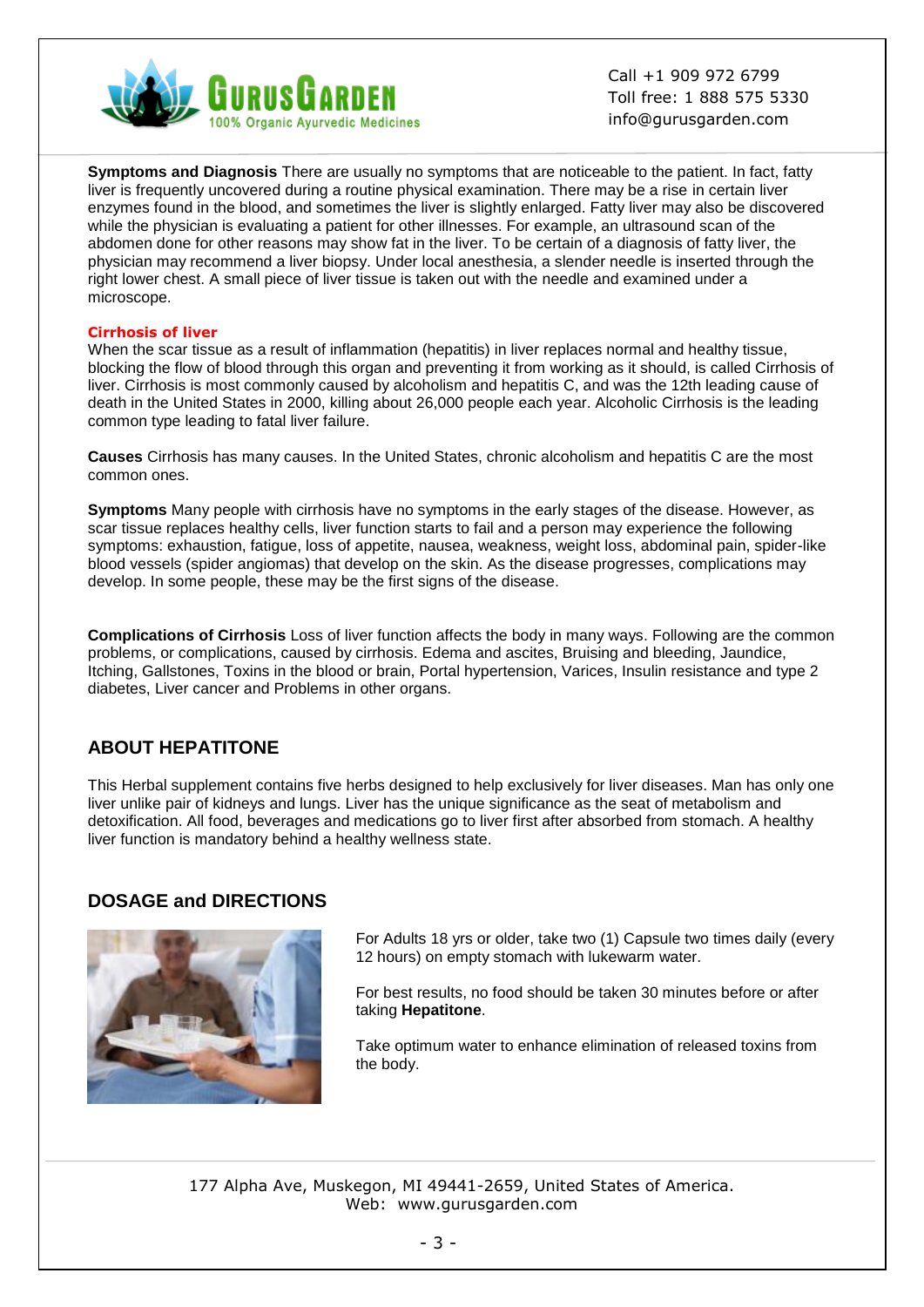

## **INGREDIENTS**

| <b>Supplement Facts</b><br>Serving Size: 1 Capsule (500 mg each)<br>Servings per container: 60 |                   |        |
|------------------------------------------------------------------------------------------------|-------------------|--------|
| Each Serving contains                                                                          |                   | %DV    |
| Phyllanthus Amarus Extract                                                                     | 100 mg.           | $\ast$ |
| Silybum Marianum<br>Silymarin 80%                                                              | 100 mg.           | $\ast$ |
| Andrographis Paniculata Extract<br>Andrographolide 98%                                         | 100 mg.           | $\ast$ |
| Tinospora Cordifolia                                                                           | 100 mg.           | $\ast$ |
| Picrorhiza Kurroa                                                                              | 50 mg.            | $\ast$ |
| Emblica Officinalis                                                                            | 25 mg.            | $\ast$ |
| Curcuminoid                                                                                    | $25 \text{ mg}$ . |        |
| * Daily value (DV) not established.                                                            |                   |        |



**Phyllanthus Amarus -** Phyllanthus Amarus belongs to the family Euphorbiaceae is a small herb is a broad spectrum medicinal plant that has received worldwide recognition. The phytochemical analysis of the Phyllanthus Amarus extract confirmed the presence of tannins, saponins, flavonoids, and alkaloids. The plant extract has been found to contain high levels of saponins, tannins, flavonoids, and alkaloids.

The plants of the genus Phyllanthus are widely distributed in most tropical and subtropical countries and have long been used in traditional medicine to treat

chronic liver disease, anti-diabetic, Dysentery, Genitourinary system, Wounds, Ulcers, Kidney stones, and Spleen.

The plant shows marked anti-hepatitis B virus surface antigen activity in in-vivo and in-vitro lab studies

**Silybum Marianum -** Silybum Marianum has been used for over 4,000 years. Silybum Marianum is native to the Mediterranean region. The Greek physician and botanist Dioscorides was the first to describe Silybum Marianum's healing properties in the year 40 A.D. One of the active ingredients in Silybum Marianum is silymarin, which is extracted from the plant's seeds.

Silybum Marianum benefits work by drawing toxins out of the body that can cause a range of symptoms and diseases - including Fatty liver, Acute viral hepatitis, Alcoholic cirrhosis, Chronic active hepatitis, Drug and alcohol-induced liver damage, Cancer development, High cholesterol, Diabetes, Kidney stones, Fibrosis and Cirrhosis,



Gallbladder disorders, Environmental sensitivities and toxins, Hepatic toxicity caused by steroid usage, negative effects of chemotherapy, Skin damage and much more.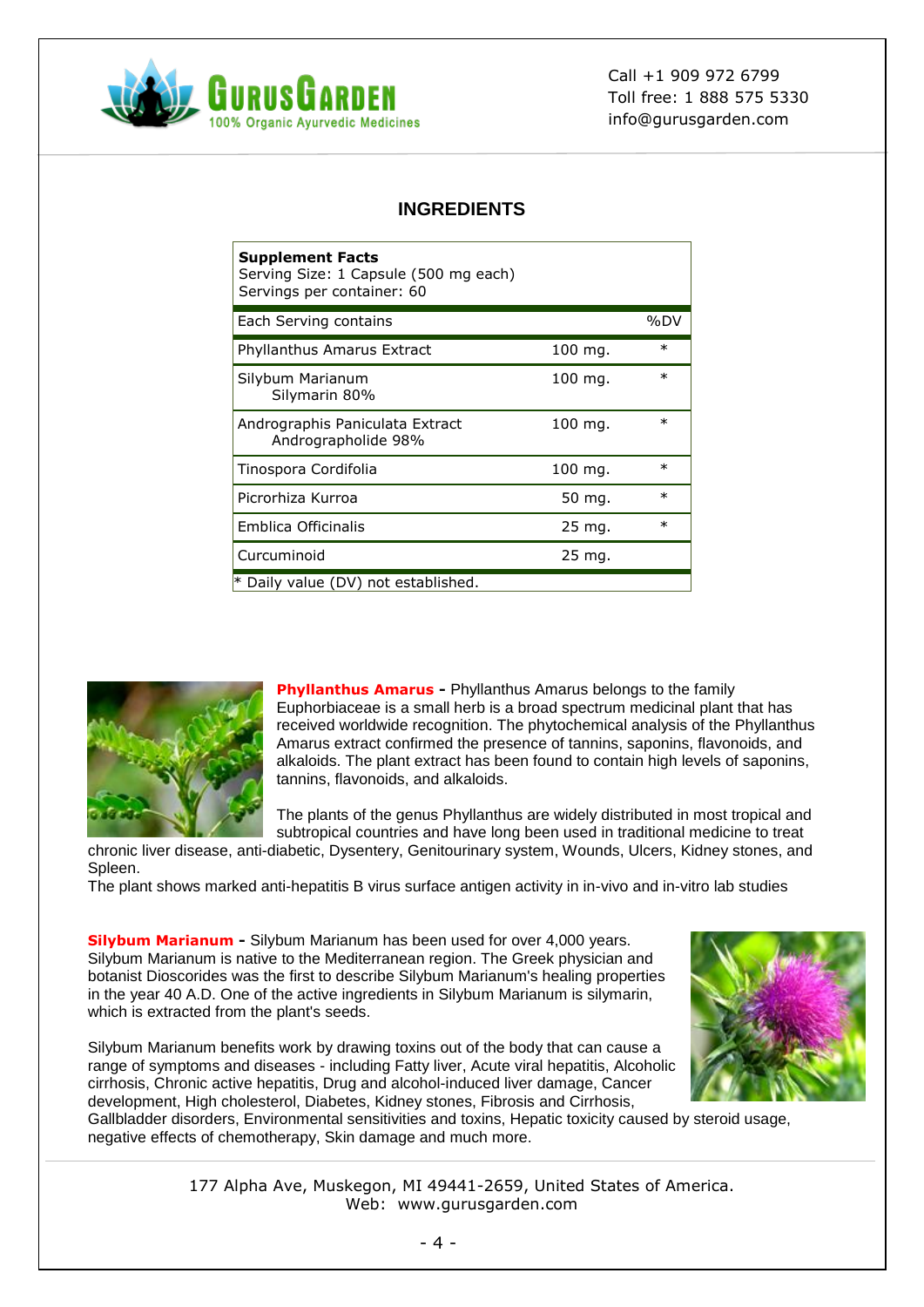



**Andrographis Paniculata :-** An ancient medicinal herb extensively used in ayurvedic medical system. This plant total extract has yielded number of pharmacologically important molecules - Andrographolides A, B, C and D. It has a bitter principle, chlorophyll, sodium and potassium salts.

Andrographis paniculata has been scientifically proved for antibacterial and antiviral properties (anti-typhoid and anti-influenza). Hepatitis virus A, B, C, D and E can be attenuated with this herb. In infective hepatitis (Jaundice), Andrographis Paniculata along with other ingredients in HEPATITONE synergizes the effect.

Andrographis Paniculata augments the bile secretion (bile salts and bile pigments) that enables fat emulsification and better digestion.

Another major therapeutic effect includes anti-diabetic, Immunomodulatory and gall bladder functions by bile production. Though insulin is produced in pancreas, the real insulin effect is at the liver. Liver takes up around 50% of insulin for a normal blood sugar maintenance. In type-2 diabetes Andrographis Paniculata has therapeutic value by improving the insulin sensitization and maintaining the liver enzymes.

**Picrorhiza Kurroa :-** It is purely a seasonal Himalayan precious herb. The rhizomes are the used part of Picrorhiza Kurroa in Hepatitone. Its strong alkaloids are powerful liver stimulants. It can help to increase liver enzymes and liver secretions. Picrosides 1, 2 and 3 are the liver protective ingredients. Kudkin is another isolated molecule that also is having hepato-protective action. It is highly bitter in taste. Picrorhizin is another active principle.



Other actions are - powerful anti-oxidant activity and immunomodulating

effect. Antiulcer effect that is gastric and duodenal ulcers are healed fast with picrorhiza. Again picrorhiza increases bile quality and quantity like andrographis. Antidiabetic is another important effect as the liver is the seat of sugar control as mentioned before. It also has Antibacterial effect against typhoid, bacillary dysentery and E-coli infections.



**Tinospora Cordifolia** :- This creeping important ayurvedic herb is very often known as a liver tonic. The stem is used for formulating HEPATITONE. It is bitter in taste. Tinosporin and berberin are two isolated active principles. Tinosporin is an immunomodulatory agent. It increases the white cell count in pathological states to increase the phagocytosis of the foreign material. This leads to the destruction of microbes in infections. Liver enzymes are positively influenced. It has anti-diabetic (hypoglycemic) actions. Tinospora cardifolia helps to reverse the fatty degeneration of liver. Anti-oxidant, anti-pyretic and antiinflammatory functions of Tinospora cardifolia is well studied scientifically and documented.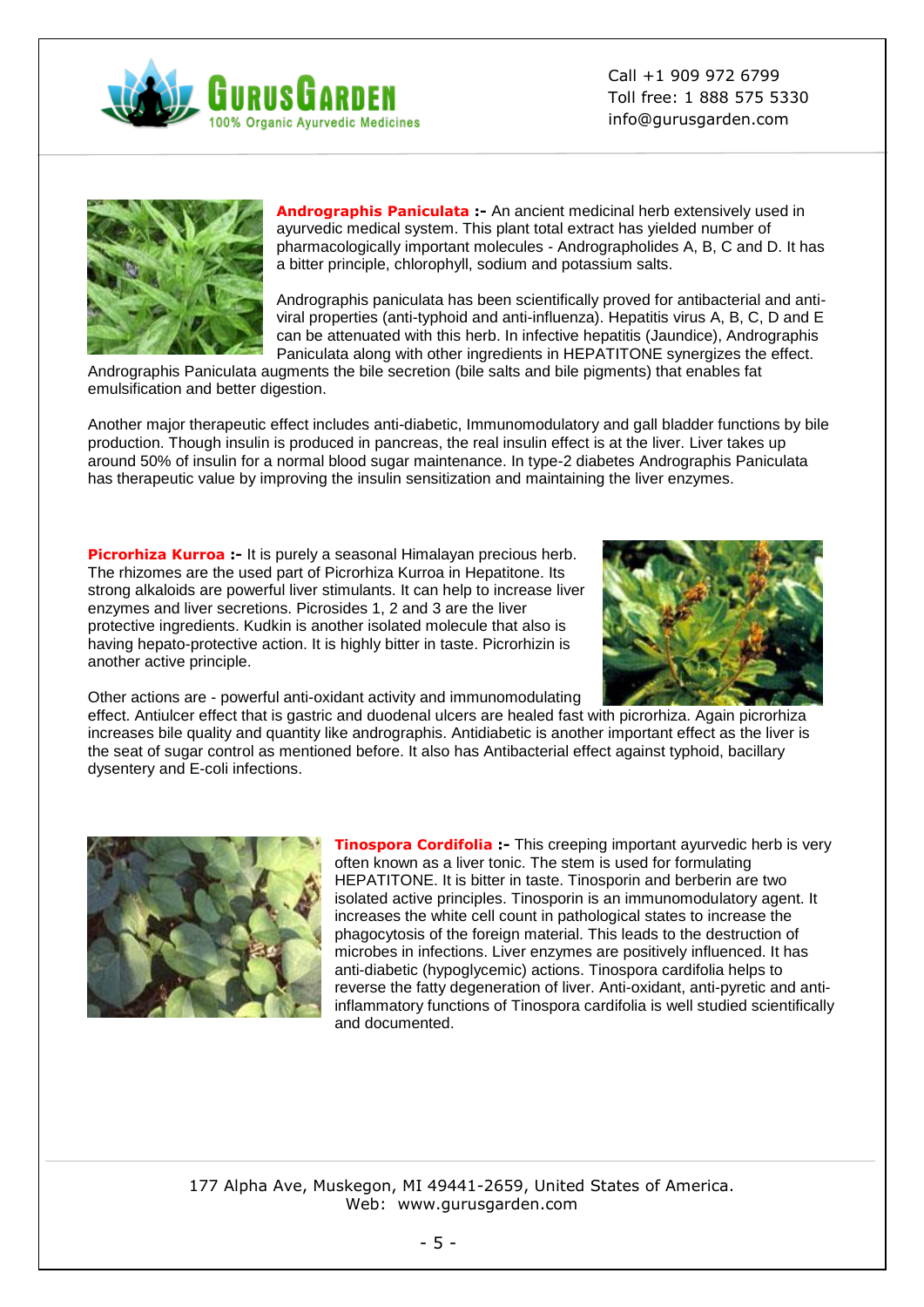

**Phylanthes Emblica :-** Often referred to as Indian gooseberry, is one of the richest known sources of vitamin C (720 mg/100g of fresh pulp or up to 900 mg/100g of pressed juice.)– It contains 30 times the amount found in oranges. The vitamin C in Phylanthes Emblica is bound naturally to protect against destruction by heating, unlike in other fruits. The high content of tannins makes it a first class anti-oxidant. Ellagic acid content in Phylanthes Emblica is very high and so even DNA is well protected from mutation by the free radical oxidation. Stomach mucosa and liver tissue cells are protected from toxins like carbon tetrachloride. This helps regeneration of liver cells.





**Curcuma Longa :-** The Curcumin content of this rhizome is well studied and documented. It is an ancient ayurvedic herb known for its anti-toxic effects. Resins and alkaloids in Curcuma Longa are isolated and its actions are recorded. Liver cells are protected from toxins. Curcuma Longa helps regeneration of hepatocytes with good liver function in cirrhotic and fatty livers. Curcumin is also a well known antioxidant and anti-inflammatory. This is a natural tonic to human brain as it protects neurons from free radical oxidation; hence it can prevent Parkinson and dementia states.

### **TESTIMONIALS**

### **Fatty Liver**

I had surgery to remove my gallbladder and the doctor told me that he found that I also had a condition called "fatty liver". I researched on line for ways of curing it but I couldn't find any over the counter medications for this condition.



My husband discussed it with one of his friend who had purchased HEPATITONE from Gurus Garden and he strongly recommended that I try it. I also had very high cholesterol and triglycerides, and have been on medication for that for many years. Nothing I took was able to lower those levels.

We spoke with the herbalist at Gurus Garden and he recommended HEPATITONE for my fatty liver and VASKO for my cholesterol. I took his advice and ordered. I felt I had nothing to lose because your products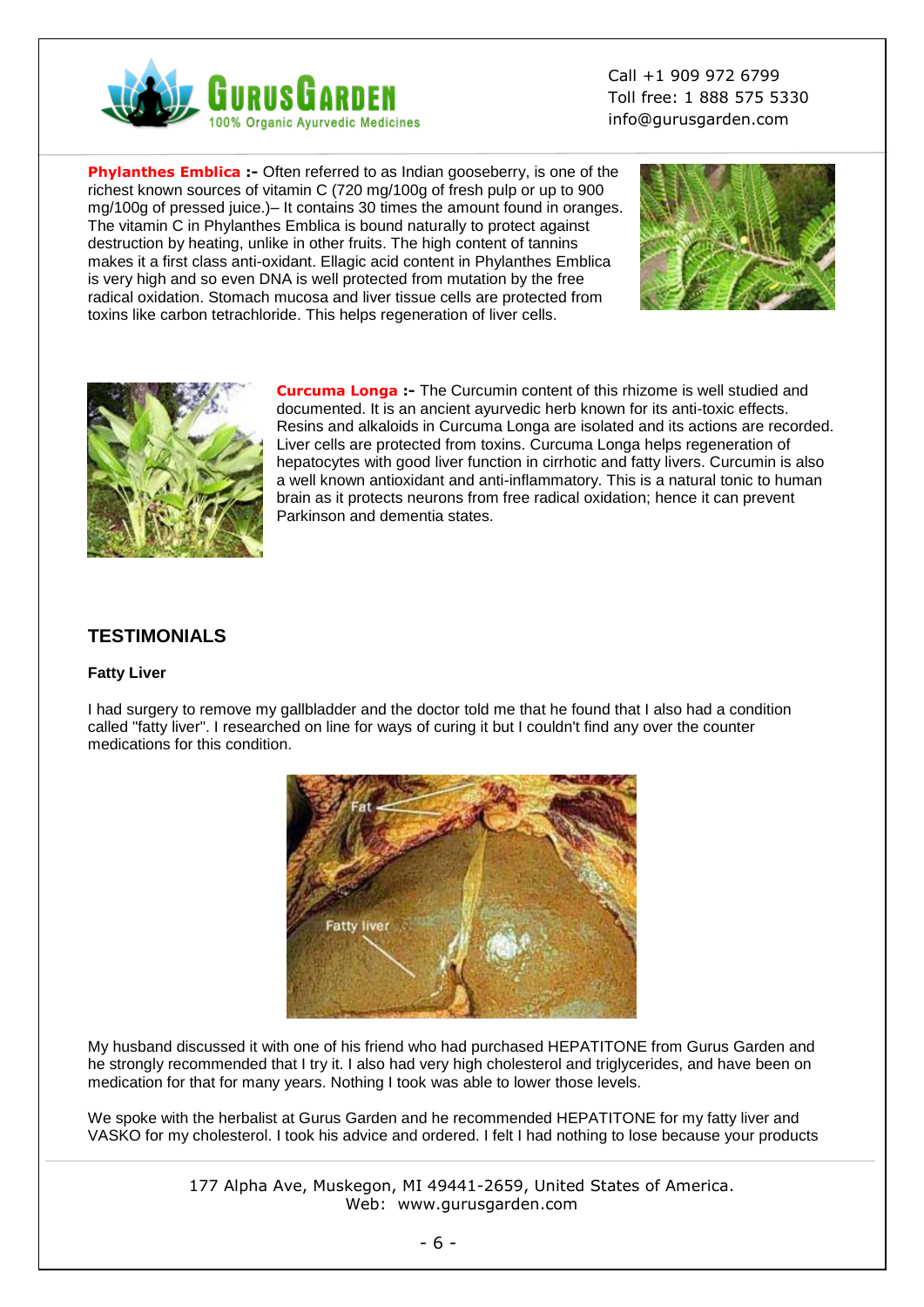

are all natural.

After 3 months on both of your products in combination, I had a CT scan and new blood work done for my cholesterol levels. Amazingly, my liver was showing as normal and my cholesterollevels had gone down from 293 to 181! To me this a miracle. Nothing has ever worked for me as well as these two products. Thank you so much Gurus Garden.

**SusanKuefer** Nashville, Tennessee

### **Fatty Liver**

I am overweight and I was recently diagnosed with fatty liver. I have not been able lose any weight for the past several years. I was getting desperate and feeling really sick. After finding Gurus Garden online and speaking to an herbalist , I purchased a 3 month supply of HEPATITONE and a 3 monthsupply of SKINNY SECRET at the same time, as per the advice of your herbalist.

After 3 months, lost 18 lbs and overall I felt much healthier. Following that success, I purchased another 3 month supply of both. I then lost another 20 lbs. I feeling more than I had in a very long time.

I went for a follow up with my doctor and they did another scan of my liver. The doctor was amazed at the difference since my last scan report. My blood work came back very normal. Honestly, it was hard to believe.

I have recommended your products to my friends and family who all notice the difference in me. I even wrote about your products on my Facebook wall. I just feel like I want to "Pay it forward". You helped me, so now I want to help others in return.

I am more than happy to recommend your products to anyone that is suffering from fatty liver and being overweight because I know how hard that is. Thank you Gurus Garden.

Maria Garcia Denver, Colorado

#### **Elevated Liver Enzyme**

I have been sick for a very long time. I have been diagnosed with numerous health problems, including elevated liver enzymes and Type 2 diabetes. I found Gurus Garden on a Google search and placed an order for HEPATITONE because it seemed to be the right choice for me and my situation.

I have been using it now for 4 months and I see a huge difference in my overall health. After a few months , I went back to my doctor for more blood work. The results came back showingmy liver enzyme levels to be greatly improved. I continued with another 3 month supply of your product and when I just did my testing again, my liver enzymes came back as "normal". I was shocked!

I have to say that I also noticed that since taking HEPATITONE,my diabetic episodes, are much less frequesnt and all of the symtoms that come with my Diabetes are much more controlled.

I would recommend HEPATITONEto anyone with liver problem. There has been nothing else like it for me. Nothing else has helped me the way that this has.

Steve Anderson Las Vegas,Nevada